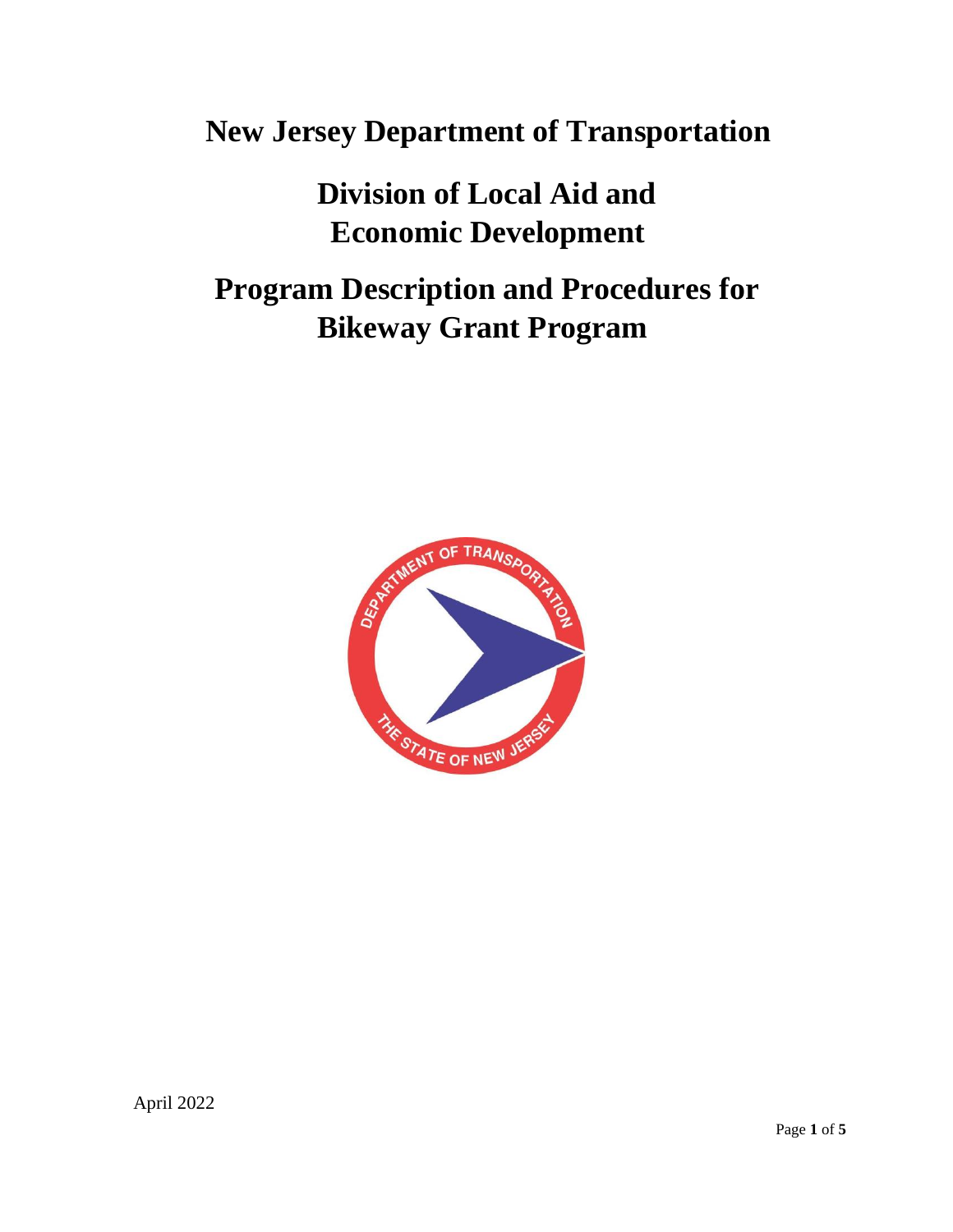# **Overview**

The New Jersey Department of Transportation's Bikeway Grant Program provides funds to counties and municipalities to promote bicycling as an alternate mode of transportation in New Jersey. A primary objective of the Bikeway Grant Program is to support the State's goal of constructing *1,000 new miles* of dedicated bike paths. These bike paths/lanes are facilities that must be physically separated from motorized vehicular traffic by an open space or barrier either within the highway right of way or within an independent right of way. The paramount goal of this program is to fund new construction-ready bike lane/bike path projects that will provide connectivity for uses not limited to recreation. Special consideration will be given if the project is part of a bicycle network that has been adopted in the applicant's Master Plan.

In an effort to establish regionally connected bicycle networks, this program is available to every municipality and county throughout New Jersey. Although priority will be given to construction of new bike paths, the proposed construction or delineation of any new bicycle facility will be considered.

## **Eligibility**

Counties and municipalities are eligible for the Bikeway grant program. Bike projects must create new bike path mileage. Bike projects must place no restrictions upon hours of use by bicyclists (with the exception of dusk-to-dawn closings, as of some parks). Projects considered for funding under other State Aid and Federal Aid programs may not be considered for funding under the Bikeways program due to the limited amount of funding available for Bikeway program.

## **Allowable Costs**

The following project related activities are eligible for funding:

- Construction including construction inspection and material testing according to the Transportation Trust Fund Authority Act
- Preliminary and final design for municipalities eligible for Urban Aid or Depressed Rural Centers according to the Transportation Trust Fund Authority Act.

Per N.J.S.A. 27:1B-25.1, a grant recipient under the local aid program shall be permitted to expend up to five percent of its aid allotment for design purposes.

## **Typical Eligible Project**

- **Requirement:** New bikeway mileage
- **Requirement:** Separation of bikeway from motor vehicle traffic through a barrier or an open space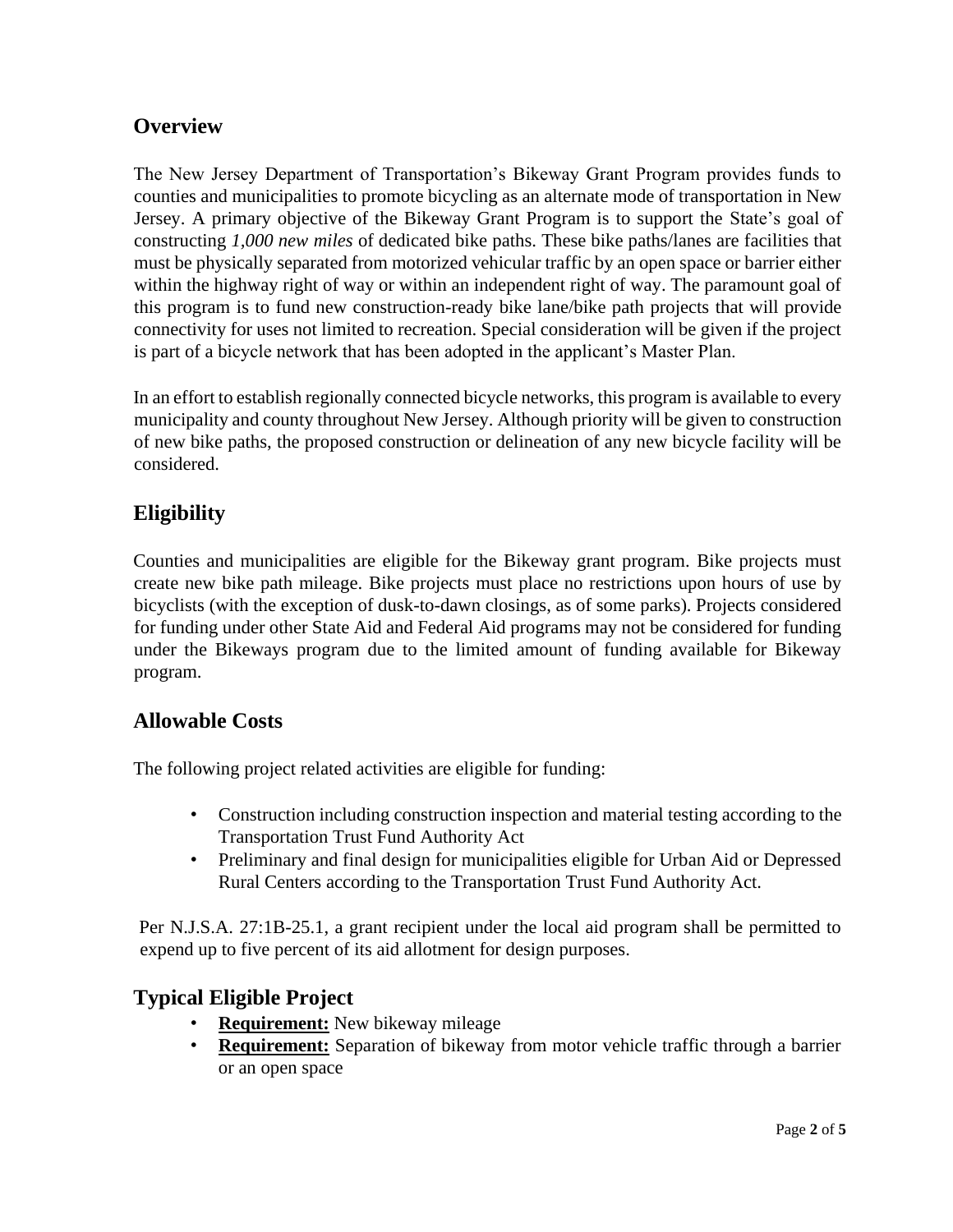- Typical forms of separation include removable or permanent bollards, raised curbs or medians, or planters.
- **Requirement:** A cross section showing the bike path and its separation from motor vehicle traffic
- Bikeway connecting to an existing local or regional bicycle system
- Bikeway improving access to public facilities.

## **Ineligible Projects & Activities**

- Right-of-way purchases associated with any project
- Operating costs associated with any project
- Planning activity costs
- The work of any local government entity's employees on any construction projects funded, in whole or in part, out of funds from the local aid program, per N.J.S.A. 27:1B-25.1

# **Application Guidelines**

Application must be made through the SAGE system (System for Administering Grants Electronically). Training and instructions on how to apply are available on the NJDOT Local Aid and Economic Development web site under Doing Business or through the following link: <http://www.state.nj.us/transportation/business/localaid/sage.shtm>

The major components of the application are the Scope of Work and the Data Sheet. The Scope of Work must include a narrative explaining how the project will meet each of the individual selection criteria described below. Applicants must include maps and are encouraged to enclose photographs in order to depict what will be achieved. Answers to questions asked in the on- line SAGE application, and supporting documentation supplied by the applicant shall form part of the basis upon which the applications are scored. Applicants should answer all questions to the best of their ability; if a question is not answered or required supporting documentation is not supplied applicant will not receive points.

# **Project Selection Criteria**

Proposed bikeway projects are evaluated for selection based upon the following criteria:

o **Requirement**: Safety – Separation from motor vehicle traffic through a barrier or an open space

e.g. One way Separated Bicycle Lane 5' **minimum lane width** with 1.5' minimum separation

#### **OR**

Two way Separated Bicycle Lane 10' **minimum lane width** with 1.5' minimum separation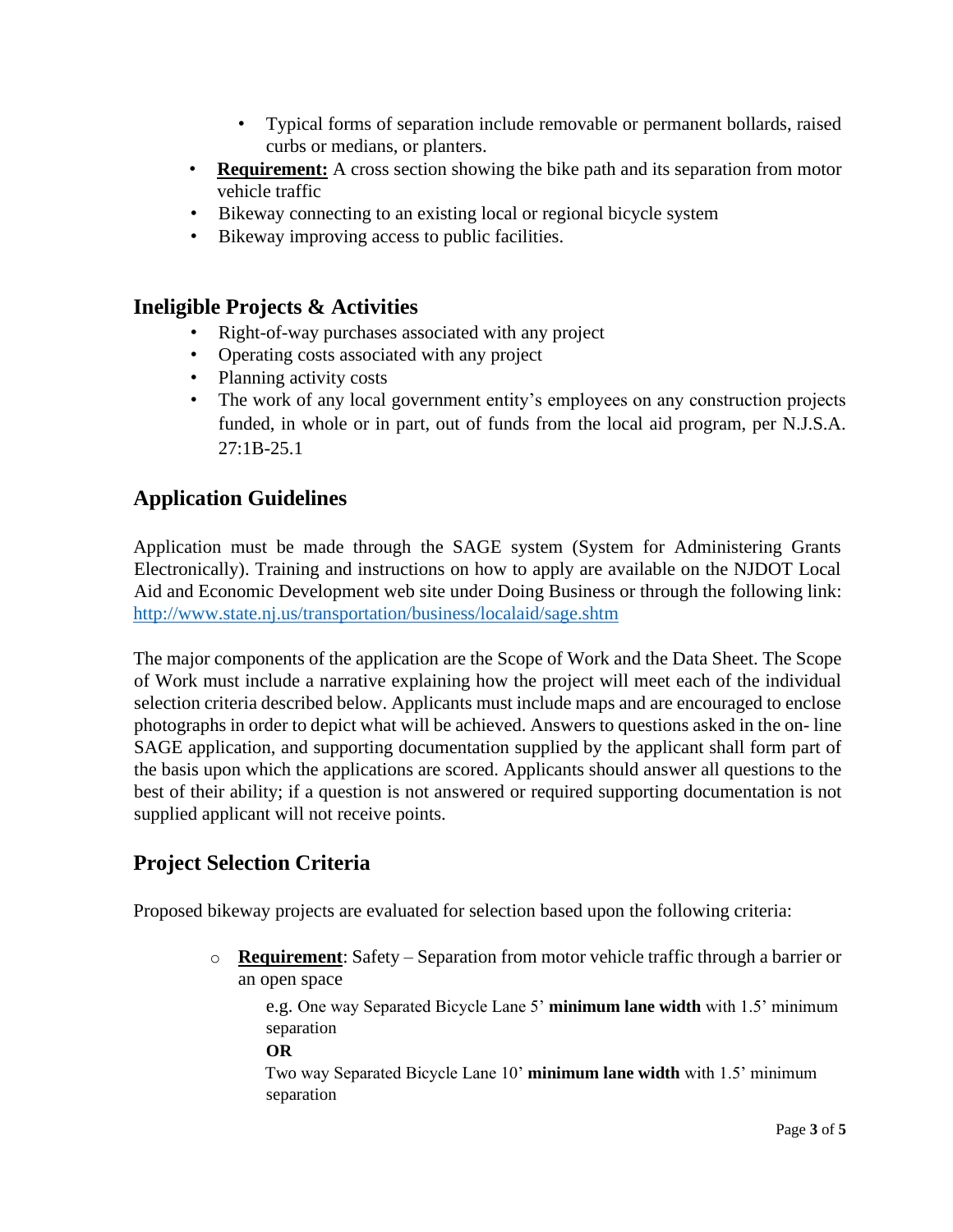#### **OR**

Shared-use Bicycle Path 10' **minimum lane width,** located outside of the cartway, with 1.5<sup>'</sup> minimum separation

(Consult the [AASHTO Guide for the Development of Bicycle Facilities-2012](https://njdotlocalaidrc.com/perch/resources/aashto-gbf-4-2012-bicycle.pdf)  [Edition](https://njdotlocalaidrc.com/perch/resources/aashto-gbf-4-2012-bicycle.pdf) and [NJDOT Bicycle Compatible Roadways and Bikeways Planning and](https://njdotlocalaidrc.com/perch/resources/Uploads/-bicycle-compatible-roadways-and-bikeways-planning-and-design-guidelines.pdf)  [Design Guidelines](https://njdotlocalaidrc.com/perch/resources/Uploads/-bicycle-compatible-roadways-and-bikeways-planning-and-design-guidelines.pdf) for any exceptions to the minimum lane width.)

- o **Requirement:** New Miles Creation of new bikeway/lane mileage
- o Connectivity the facility connects to an existing local or regional bicycle system
- o Service to Public improved access to any facilities to public listed in the application.
- o Adopted Complete Streets Resolution and evidence of an Implementation Plan o Part of a bicycle network that has been adopted in the municipal master plan.
- o Projects addressing equity criteria such as low-income earners and ethnic minorities will receive additional consideration. Projects addressing equity criteria such as those with less than a high school education, linguistic isolated individuals, individuals over the age of 64, individuals under the age of 18, and individuals with disabilities may receive additional consideration.

## **Project Selection Process**

All applications are reviewed and rated by members of the Bikeway Project Selection Committee, comprised of staff from the New Jersey Department of Transportation's Local Aid Regional Offices with input from the Pedestrian and Bicycle Unit. Upon evaluation of all applications, a list of recommended projects is forwarded to the commissioner of Transportation for consideration and approval. Once approved by the commissioner, all municipalities and counties are notified in writing of the disposition of their application. Project sponsors are expected to award the contract within 24 months from the date of grant notification.

## **Design Guidelines**

Project design must be based upon appropriate design standards. Applicants must use the ["AASHTO Guide for the Development of Bicycle Facilities-2012 Edition"](https://njdotlocalaidrc.com/perch/resources/aashto-gbf-4-2012-bicycle.pdf) and ["NJDOT](https://njdotlocalaidrc.com/perch/resources/Uploads/-bicycle-compatible-roadways-and-bikeways-planning-and-design-guidelines.pdf)  [Bicycle Compatible Roadways and Bikeways Planning and Design Guidelines"](https://njdotlocalaidrc.com/perch/resources/Uploads/-bicycle-compatible-roadways-and-bikeways-planning-and-design-guidelines.pdf). The Department of Transportation requires the use of New Jersey-licensed professionals in the planning and design of the projects. Qualified historic architects or archaeologists should assess projects involving historic resources.

All municipalities and counties that accept federal or state funded grants from the NJDOT are required to comply with the provisions of title II of the Americans with Disabilities Act of 1990 (ADA) and with section 504 of the Rehabilitation Act of 1973 to the fullest extent possible. ADA guidance can be found on the NJDOT website at: <https://www.state.nj.us/transportation/business/localaid/documents/ADA-FHWA.pdf>